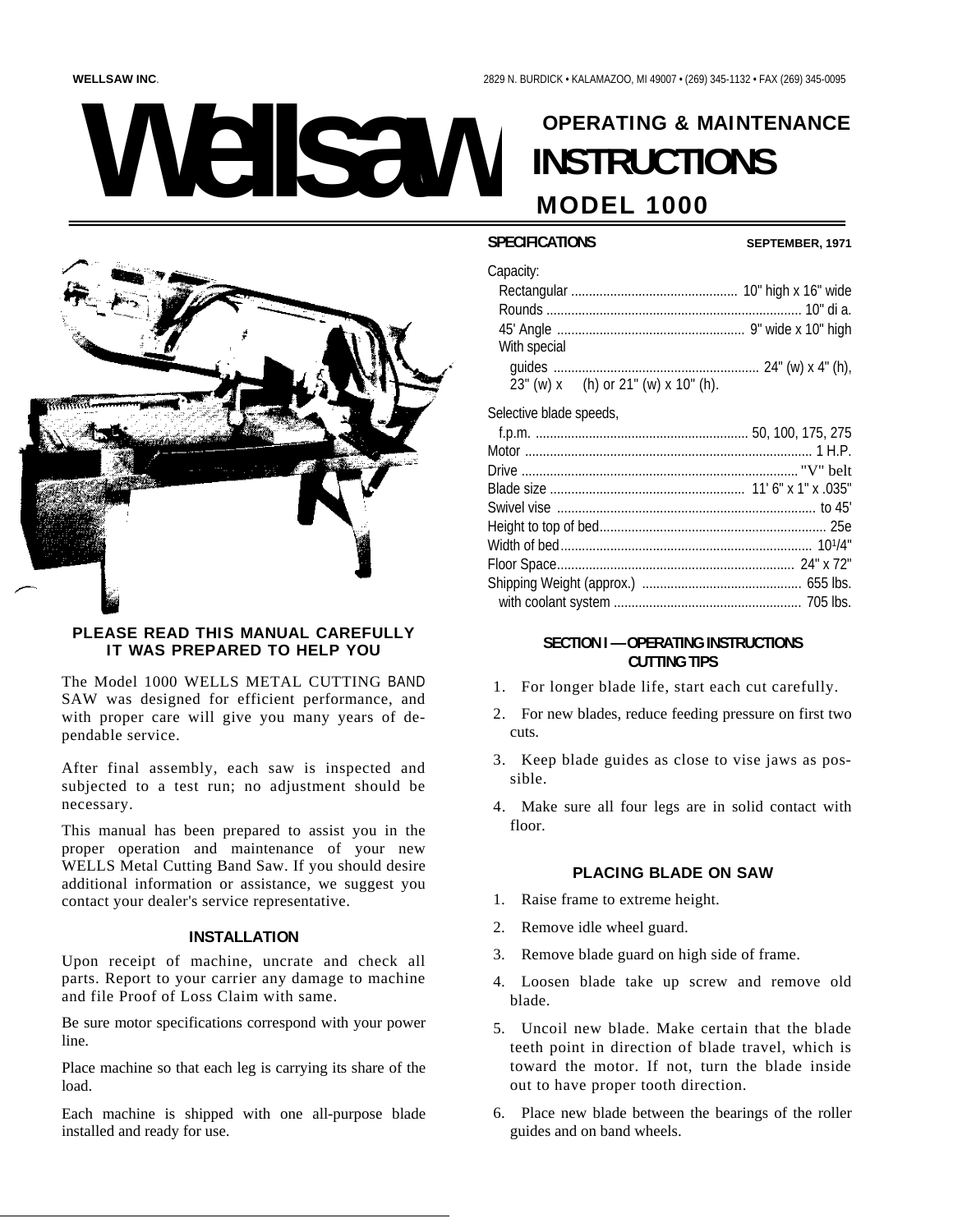- 7. Grasp blade an frame side and push toward guide bracket beam to hold it in position on wheels while turning hand wheel tension screw until blade is taut.
- 8. Start motor and tighten blade to proper operating tension. If blade slips while cutting, increase the tension.

## **AUTOMATIC STOP**

When the saw blade has completed the cut through the material, the saw frame drops on a trigger. This operates a rod which opens the contacts in the switch and automatically stops the motor.

It will be necessary to raise saw frame clear of the trigger before machine can be started.

## **FIXED VISE JAW**

The two pins in the fixed vise jaw should be kept in place in order to insure square cuts. For cutting angles, the pins must be removed and the vise jaws turned to desired position and tightened with clamp bolts. These pins enable operators to quickly relocate fixed vise jaw for approximate 90' cutting. For final and accurate adjustment, the vise jaw should be squared with the blade.

The sliding vise jaw should be loosened and pushed against fixed vise jaw, then tighten cap screw , leaving vise parallel.

### **SLIDING VISE JAW**

The sliding vise jaw is equipped with a ratchet and ratchet dog for quick action and with a hand wheel for tightening work in vise. Excessive pressure is not required to hold material secure.

#### **MAXIMUM CAPACITY**

To obtain maximum vise capacity, remove vise jaw pins and move fixed vise jaw toward motor end to the last holes. Make sure stock in vise will not strike the ratchet arm.

#### **DASH POT**

Machines are equipped with a dash pot (frame check) for the purpose of stabilizing the downward travel of the saw frame, thereby protecting saw blade from damage. The action is hydraulic and controlled by flow of fluid being by-passed through an orifice in the piston on the downward stroke.

Fill to within 1 inch of top of the bottom cylinder with Cities Services "Amplex 05" Hydraulic Oil or equivalent.

## **FRAME WEIGHT ADJUSTMENT**

Before adjusting frame spring at motor end, remove the hydraulic dash pot and move sliding weight to rear position (motor end). The frame spring should be adjusted for approximately 16 pounds weight at frame handle.

### **SWITCH**

A "STOP-START" switch is installed across the line to protect wiring and the motor. A heater coil breaks the circuit if an overload occurs. The operator should allow time for the coil to cool before trying to restart.

Automatic shut-off operates when saw frame contacts the switch trigger.

#### **BELT**

Pivoted mounting provides quick belt change. With the belt in pulley grooves for the desired speed, swing motor to put proper tension on belt. Tighten thumb screw to hold motor in operating position.

#### **FEEDING PRESSURE**

Variations in feeding pressure are made by moving weight on bar at top side of frame. Pressure on blade increases as weight is moved to forward end. The size and type of material governs the amount of feeding pressure required on the blade. Excessive pressure may cause a run-out of the blade.

## **SPEED SELECTION**

Saws are equipped with step pulleys providing speed selection of 50, 100, 175 and 275 feet per minute. High speeds are suggested for cutting thinwall tubing, channels, aluminum, brass, or any metal that will not burn the teeth; medium speed for general cutting such as cold rolled, machine steels, heavy channels, etc. Run in low speed for cutting nickel steels, or metal which requires a slow speed on a lathe. When cutting brass, use a blade which has not previously cut other metal, and apply beeswax to the teeth.

If teeth wear off unusually fast, use a lower speed.

#### **BLADE BRUSHES**

Brushes should be cleaned frequently in kerosene and reversed to take advantage of both rows of bristles.

For efficient cutting and blade life, replace blade brushes when worn.

In bolting brushes to angles, be sure wire bristles are bent in the same direction the blade travels.

# **SECTION 11 — MAINTENANCE INSTRUCTIONS BLADE GUIDES**

The blade guides are arranged to hold the blade in alignment both vertically and horizontally.